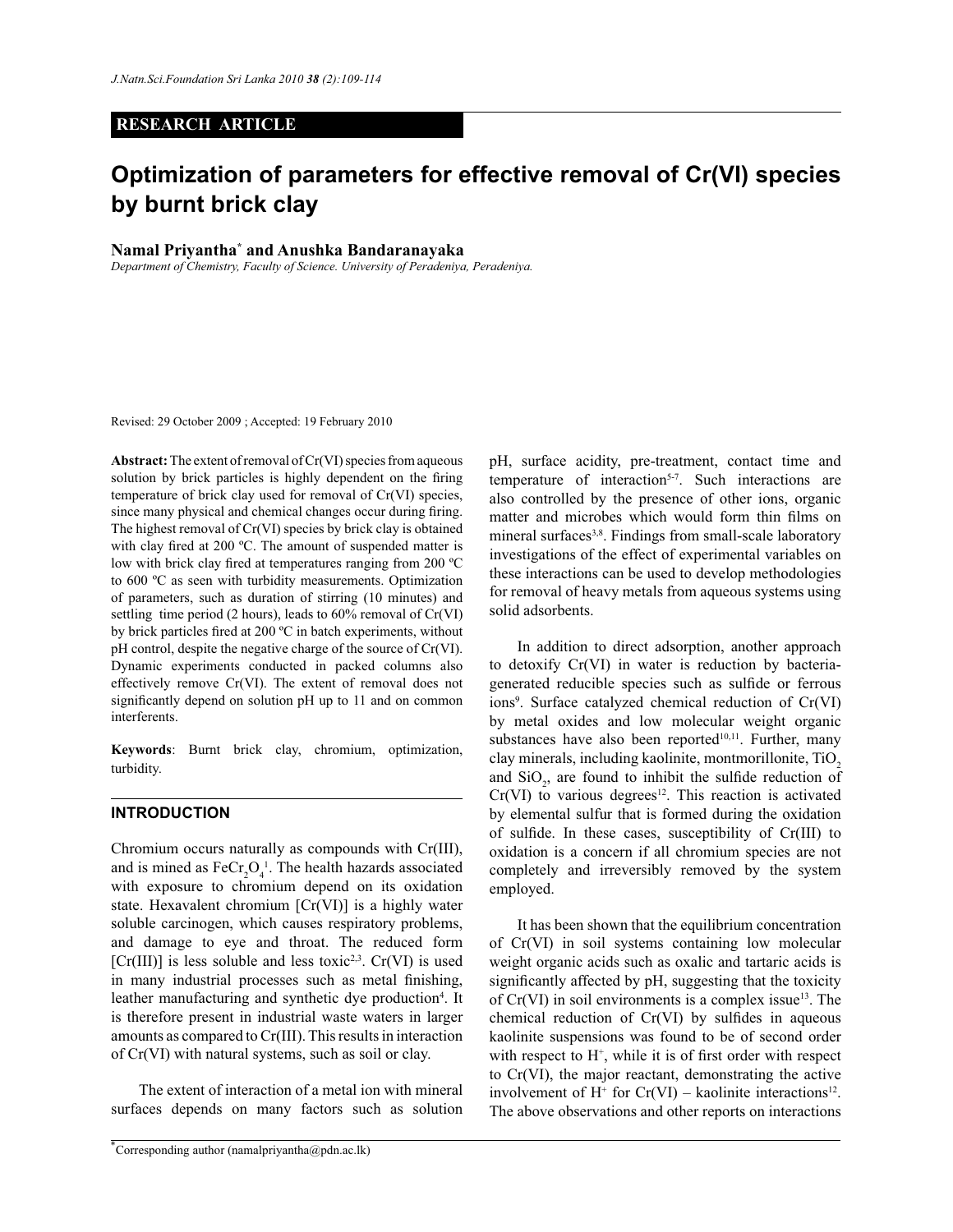of Cr(VI) with different substrates demonstrate the complexity of this heterogeneous system<sup>14-16</sup>. The different effects shown by these substrates cannot be explained only by their differences in specific surface area alone.

 Minerals undergo many chemical and physical changes on heat treatment owing to many irreversible reactions, including removal of residual water and oxidation of metal centers<sup>17</sup>. If adequate temperature and other experimental conditions are satisfied, phase changes may also occur<sup>18</sup>. Therefore, the temperature at which treatment is performed is another variable to be considered when the affinity of a metal ion towards an adsorbent is considered.

 As brick particles are a poorly characterized heterogeneous material, microscopic information of brick-metal ion interactions is not completely understood. However, sorption and ion exchange properties of brick particles towards certain ionic species have recently been reported <sup>19,20</sup>. Nevertheless, chemical investigation of the brick particle - Cr(VI) system has not been widely addressed.

 The objective of this research study is to investigate the ability of heat-treated brick clay to remove Cr(VI) from aqueous medium. Optimization of the removal process is performed by changing experimental parameters, such as duration of stirring, settling time period, solution pH and temperature of firing of brick clay in batch experiments, and monitoring turbidity of the resulting solutions. The results are then extended for treatment of larger volumes under dynamic conditions. Synthetic Cr(VI) solutions with the addition of interferents commonly found in industrial effluents are also used to investigate the possibility of extension of this methodology to real situations.

### **METHODS AND MATERIALS**

*Materials*: Standard solutions of Cr(VI) were prepared using analytical grade  $K_2Cr_2O_7$  (BDH Chemicals, USA). Solutions of different pH were prepared using NaOH and HCl. Raw clay used to make bricks (brick clay) was obtained from a kiln in Peradeniya. Raw brick clay samples fired in the laboratory at different temperatures up to 900 °C were used for all experiments. Fired brick clay samples were separated into appropriate sizes using a set of sieves. All batch experiments were conducted with brick particles of diameter  $(d) < 1.0$  mm, while columns used for dynamic experiments were packed with larger particles of average dimension of  $0.5$  cm.  $\text{KNO}_3$ ,  $\text{Na}_2\text{SO}_4$ and  $CuCl<sub>2</sub>$  were used to investigate interference effects on Cr(VI) removal.

*Instrumentation*: A Carbolite CTF 12/100/900 furnace was used to fire brick clay samples. Turbidity of each solution was measured using a turbidity meter (HF Scientific Inc., USA, Model DRT15CE), while a Spectro-Electronic M Series atomic absorption spectrophotometer (AAS) was used to measure the total Cr concentration of all solutions. Suspensions obtained when aqueous Cr(VI) solutions were treated with brick particles [brick particle - Cr(VI) suspensions] were filtered under suction to obtain the supernatant solution free of suspended particles before AAS measurements. X-ray fluorescence studies were conducted using the X-ray fluorescence spectrophotometer (Fischerscope Model-DF500FG-456).

*Research Design*: Brick clay being a natural substance having a variable composition, poses many difficulties in quantitative analysis. Consequently, the method of sampling and the number of trials selected had to be given sufficient attention. Representative samples were thus prepared by grinding many pieces of raw brick clay samples randomly obtained, followed by firing at predetermined temperatures. The firing process was conducted by scanning the temperature from the ambient value up to the desired firing value at a rate of approximately 10  $^{\circ}$ C min<sup>-1</sup>, and allowing the firing temperature to be constant for 4 h. This was followed by cooling due to natural convection. The extent of removal of Cr(VI) by brick particles in each experiment was determined as a percentage using the following relationship.

Percentage removal = 
$$
\frac{C_i - C_f}{C_i} \times 100
$$
 ... (1)

where  $C_i$  is the initial concentration of Cr(VI), which is 20 ppm unless otherwise stated, and  $C_f$  is the total concentration of Cr present in the supernatant solution of brick particle - Cr(VI) suspensions.

 In order to investigate equilibrium properties, samples (10 g) of brick clay fired at 400 °C were shaken with  $100 \text{ cm}^3$  of the Cr(VI) solution and allowed to settle. The total Cr concentration in the supernatant solution was then measured to determine the extent of removal. The above procedure was repeated for different periods of stirring (0, 5, 10, 15, 20, 25 and 30 min) and settling time periods (0, 30, 60, 90, 120, 150, 180 and 240 min), keeping either the period of stirring or settling time period constant. After optimization of the period of settling and the stirring time period for brick clay fired at 400 °C, the firing temperature was optimized by determining the extent of removal of Cr(VI) after treatment of Cr(VI) solutions with brick particles fired at selected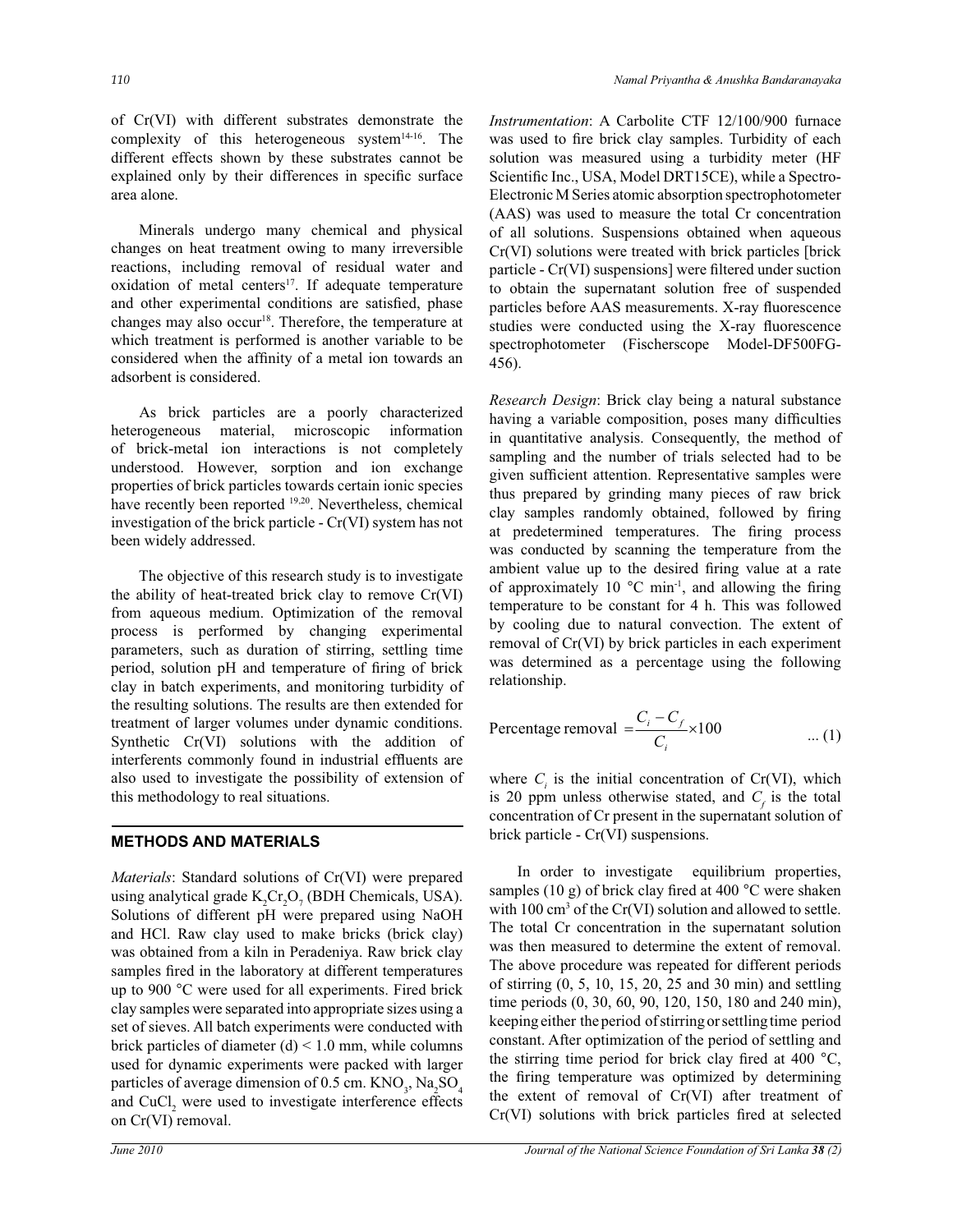temperatures from 100 °C to 900 °C. Additionally, turbidity of the supernatant solution, obtained after treatment of Cr(VI) solution with brick particles, was monitored under different firing temperatures of brick (and a constant settling time period) as well as at different periods of settling (with brick fired at 200 °C).

 The following experiments were then performed under the conditions optimized for different periods of stirring, settling time periods and firing temperatures of brick clay. The effect of pH on Cr(VI) removal was investigated by determining the extent of removal at different levels of solution pH from 1 to 14 maintained using the NaOH/HCl system. The effect of ionic strength on Cr(VI) removal was investigated by treatment of brick particles with Cr(VI) solutions of different ionic strengths prepared in  $KNO<sub>3</sub>$  solutions of concentration varying from 0.001 mol dm<sup>-3</sup> to 1.0 mol dm<sup>-3</sup>. Cr(VI) solutions (20.0 ppm) were then prepared with one interferent at a time of the same concentration, and treated with brick particles to investigate the influence of the ions commonly present in industrial effluents on Cr(VI) removal.

 Experiments under dynamic conditions were performed by packing a glass column of diameter 3.5 cm up to a height of 10 cm with brick particles fired at 200 °C. The Cr(VI) solution was then passed in 100  $\text{cm}^3$ aliquots through the packed column until there was no further removal of Cr.

#### **RESULTS AND DISCUSSION**

The extent of removal of Cr(VI) with brick clay particles fired at 400 ºC in batch experiments (under static conditions) is 20% as determined using Equation (1), which provides accurate values as the brick matrix does not contain any detectable chromium according to X-ray fluorescence investigation. This temperature was specially selected as it was the optimum firing temperature for the removal of Cr(III) (*Priyantha N. and Seneviratne C., unpublished results*). It was further found that there was no significant change in the equilibrium concentration of total chromium in the aqueous phase even if brick particle-Cr(VI) suspensions were stirred for up to 30 minutes followed by a 2 hour settling time period (Figure 1). The slight decrease after 15 minutes stirring time may be due to the equilibrium nature of the Cr(VI) adsorption process. Further, the percentage removal, determined for different time periods of settling up to 3 hours, shows no significant difference (Figure 2). These observations clearly indicate that the heterogeneous brick-Cr(VI) solid/liquid two-phase system achieves the equilibrium within a short period of time. It can be therefore recommended that 10 minutes of stirring time and 2 hours of settling time lead to adequate removal of Cr(VI) from solution by brick clay fired at 400 ºC. These optimum values are comparable with the removal of Cr(III) by brick particles (*Priyantha N. and Seneviratne C., unpublished results*).

 Establishment of equilibrium within a short period of time is probably due to the exposure of surface adsorption sites as a result of firing. Owing to this fact, evaluation of properties of the Cr(VI)/brick system at equilibrium, such as adsorption coefficients and the extent of removal, would lead to reliable interpretation to achieve meaningful conclusions. It should however be noted that the extent of removal of Cr(VI) species is less compared to that of Cr(III) as reported elsewhere<sup>21</sup>. Burnt brick clay with a negative charge shows weaker adsorption of negatively charged ions. This is also supported by earlier reports that raw brick clay bears a negative charge above pH of  $6^{20}$ .

 Figure 3 shows the effect of firing temperature of brick clay on the extent of removal of Cr(VI). The variation shown in the figure does not have any obvious trend, probably due to complex physical and chemical



Figure 1: Extent of removal of Cr(VI) by fired brick particles at different stirring times for 2 h settling time  $(d < 1$  mm, 10 g brick clay fired at 400 °C, 100.0 cm<sup>3</sup> solution).



**Figure 2:** Extent of removal of Cr(VI) by fired brick particles at different settling time periods for 10 min stirring time  $(d \le 1$  mm, 10 g brick clay fired at 400 °C, 100.0 cm<sup>3</sup> solution).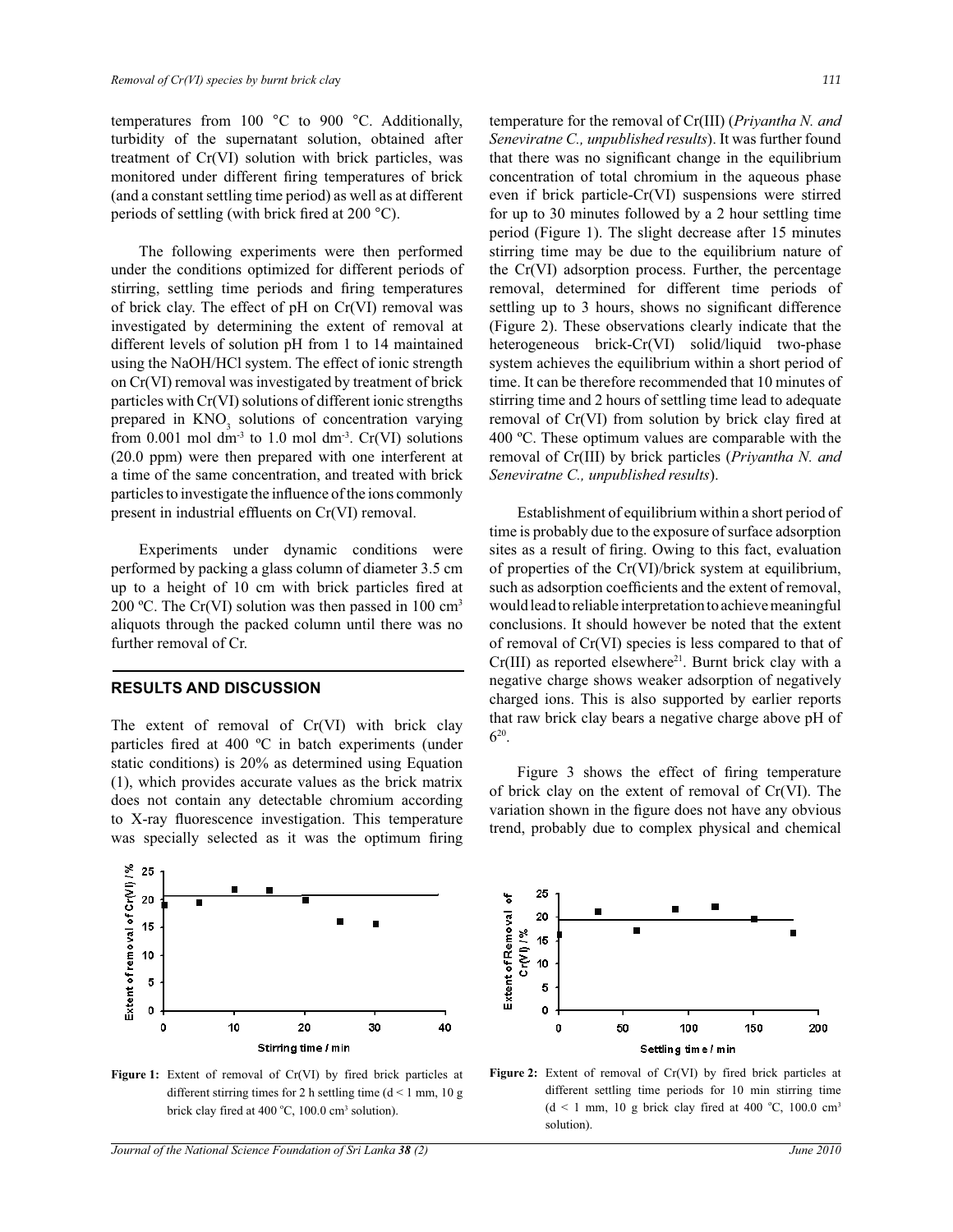processes that take place during firing. The maximum removal of about 60% was observed for a firing temperature of 200 ºC, as compared to 20% according to Figure 1. The significant enhancement of the affinity of brick clay toward Cr(VI) is probably due to the formation of carbon particles as a result of incomplete combustion of organic matter, such as humic acids, present in raw clay. As the Cr(VI) removal is improved by a factor of three when the firing temperature is changed from 400 °C to 200 °C, the latter temperature is more effective for Cr(VI) removal.



**Figure 3:** Extent of removal of Cr(VI) by brick clay fired at different temperatures (top) and corresponding turbidity values of the supernatant solution as a function of firing temperature (bottom)  $(d \le 1 \text{ mm}, 10 \text{ g fired brick}, 100.0 \text{ cm}^3 \text{ solution},$ 10 min stirring time, 2 h settling time).



**Figure 5:** Variation of turbidity of the supernatant solution of brick particle - Cr(VI) suspension with settling time ( $d \le 1$  mm, 10 g brick clay fired at 200 ºC, 100.0 cm<sup>3</sup> solution, 10 min stirring time).

Turbidity of the clay suspensions is also an important parameter. Small particle sizes result in high turbidities and the metal ion adsorption/absorption is efficient. On the other hand, large particles do not lead to efficient metal ion removal. Particle sizes of  $d < 1.0$  mm were thus selected for all Cr(VI) removal studies as a compromise between enhanced turbidity values and the efficient transfer of Cr(VI) species from solution phase to the solid phase. In addition, turbidity of brick particle - Cr(VI) suspensions also depends on the nature of clay, which depends on the firing temperature.







**Figure 6:** Extent of removal of Cr(VI) at different solution pH  $(d \le 1$  mm, 10 g brick clay fired at 200 °C, 100.0 cm<sup>3</sup> solution, 10 min stirring time, 2 h settling time).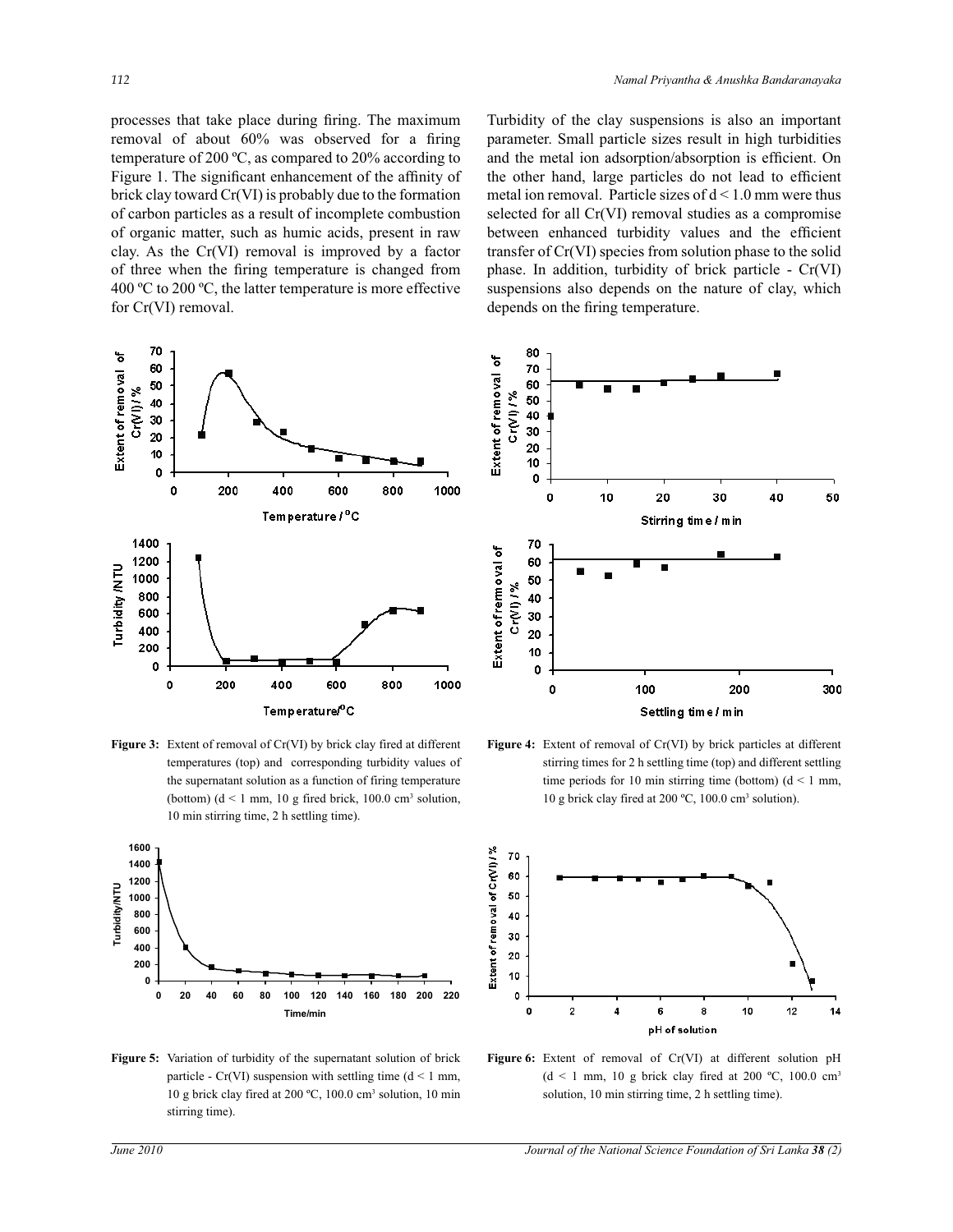When the variation of the turbidity of fired brick particle - Cr(VI) suspensions is viewed as a function of firing temperature, a decreasing trend is observed initially (Figure 3). The lower turbidity observed with brick clay particles fired beyond 200 ºC is associated with increase in the sedimentation rate of clay particles, which is directly proportional to the density difference between the fluid and the solid particle, and the square of the diameter of the solid, as shown in Equation  $2^{22}$ .

Rate of sedimentation 
$$
=\frac{gD^2(d_1-d_2)}{18\eta}
$$
 ... (2)

where *g* is the acceleration of gravity, *D* is the particle diameter,  $d_1$  is the density of brick,  $d_2$  is the density of water and  $\eta$  is the viscosity of the medium. It has already been reported that the surface area of brick particles is significantly decreased when the firing temperature is increased<sup>19</sup>. This indicates that the particle size is increased with firing temperature affecting the rate of sedimentation according to Equation (2). In addition to the effect of the particle size, it is proposed that the presence of carbon particles formed is also responsible for decreasing turbidity of brick clay suspensions prepared with clay fired at temperatures above 100 ºC, indicating the complexity of the sedimentation process. These carbon particles become activated with increased firing temperature and promote adsorption, resulting in low turbidity values. At elevated firing temperatures, above 600 ºC, carbon particles are oxidized and leave the brick matrix resulting in increased turbidity again. In addition to the changes stated above, other chemical, physical or phase changes would also make contributions to change the turbidity of clay-water suspensions. Considering both extent of removal and turbidity measurements, it can be concluded that the optimum firing temperature for the highest removal and the lowest turbidity, the two opposing effects for effective removal, is 200 ºC. All subsequent experiments were thus performed with brick clay fired at this temperature.

 After optimization of the firing temperature for effective removal of Cr(VI), readjustment of periods of stirring and settling would be a necessity. Thus, the removal of Cr(VI) by brick clay fired at 200  $^{\circ}$ C was monitored by varying the above parameters (Figure 4). As the extent of removal is not much dependent on periods of stirring and settling, similar to the situation with brick clay fired at 400  $^{\circ}$ C, it can be argued that the parameters adjusted for brick clay fired at 400 ºC are still valid for clay fired at 200 ºC.

 Additionally, the turbidity of supernatant solutions of brick particle - Cr(VI) suspensions with brick clay fired at 200 ºC monitored for a period of over 3 hours indicates that it exponentially decreases, and levels off to negligible values after 2 hours settling time period (Figure 5). This observation further supports the selection of 2 hours as the optimum period of settling time. The negative exponential variation of turbidity with time is indicative of the rate of sedimentation of brick particle - Cr(VI) suspensions being of first order. This aspect should also be considered in metal ion removal from industrial effluents.

 Removal of Cr(VI) is not affected much by changing the solution pH from 1.4 up to about 11 (Figure 6). The sharp decrease beyond this pH is probably due to the presence of high OH- concentrations which would compete with Cr(VI), which is predominantly present as  $CrO<sub>4</sub><sup>2</sup>$  in basic medium, for adsorption. As aqueous  $Cr(VI)$ solutions are approximately neutral, pH adjustment is not essential for effective removal of Cr(VI) unless the removal of other species that may be present in real samples needs such adjustments. Further, the presence of other ions, such as  $Na^+$ ,  $K^+$ ,  $Cu^{2+}$ ,  $NO_3$ ,  $SO_4^{2-}$  and Cl- , which are commonly found in industrial effluents, do not influence the extent of Cr(VI) removal when both the interferent and Cr(VI) are present at 20 ppm level. Additionally, only a marginal decrease on the removal of Cr(VI) was observed when the ionic strength of the medium is increased up to 1.0 mol  $dm^{-3}$  using  $KNO_3$ . These observations indicate that the removal of Cr(VI) from aqueous medium does not need any ionic strength adjustments, and that the effect of the presence of interferents present in industrial effluents is minimal.

A glass column packed with brick pieces fired at 200 ºC up to a length of 10 cm was able to remove more than 95% Cr(VI) during the initial treatment of 100 cm<sup>3</sup> aliquots of Cr(VI) solution. Passage of more aliquots decreases the removal ability due to saturation, and the total volume of Cr(VI) solution passed to reach a concentration of 70% of the initial value (30% removal) is 1.8 dm<sup>3</sup> . It is however difficult to control the particle size throughout a dynamic experiment as the brick still shows clay behaviour due to the low firing temperature of 200 ºC, resulting in low flow rates. It is proposed that clay fired at 200 ºC be mixed with bigger particles, such as sand, to maintain adequate flow rates in real applications. These findings justify the extension of the proposed treatment methodology for real applications, including the treatment of industrial effluents.

 The mechanism of the removal of Cr(VI) is a complex process, as there are many modes of interaction of Cr(VI) species with brick clay particles due to the presence of different minerals in clay. Although it is important to understand the mechanism, the goal of this research is to optimize experimental parameters for